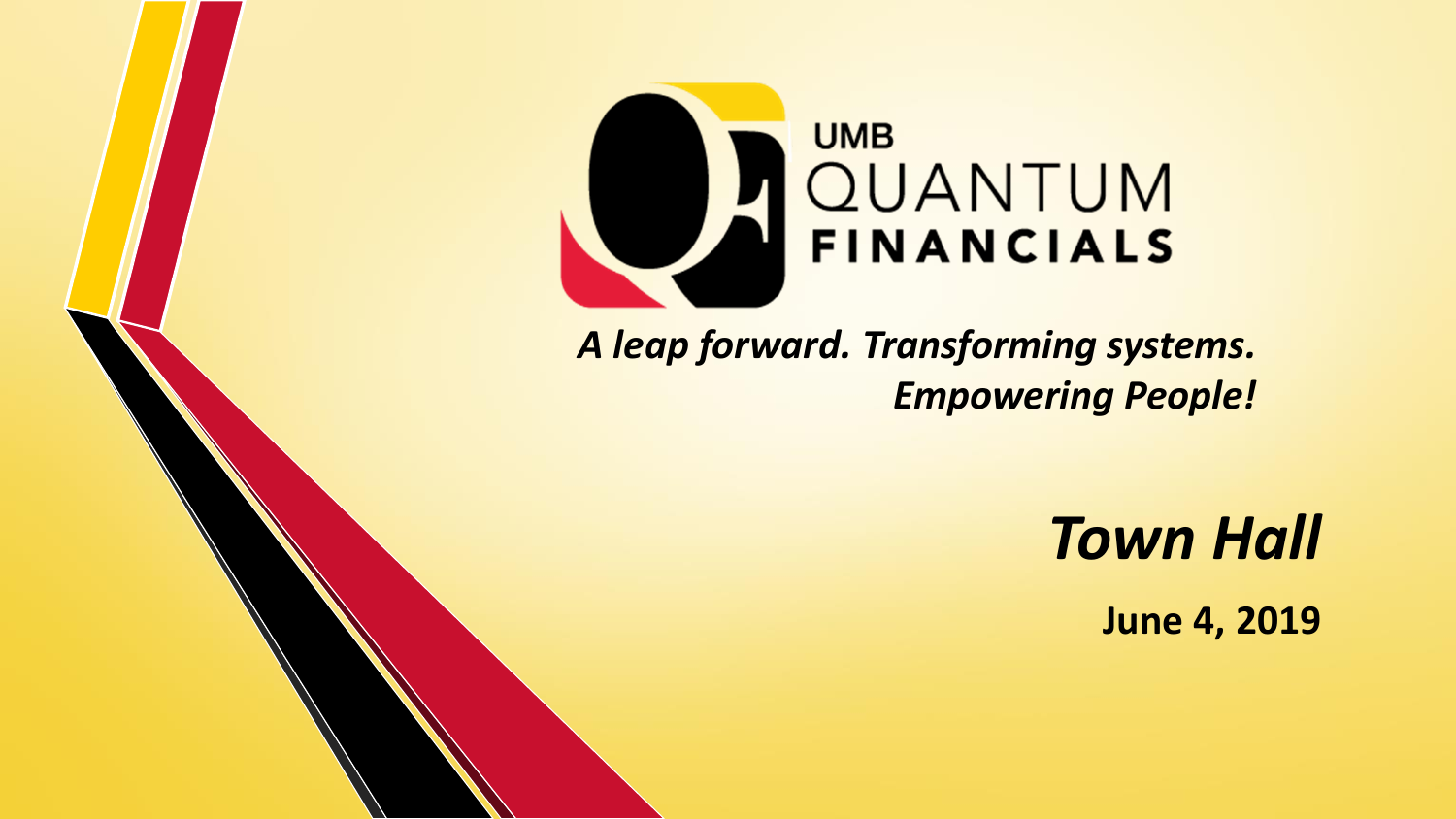### *Agenda*

**Project Timeline and Milestones Chart of Accounts Business Process Changes** Quantum Analytics Demo **Training For Departmental End Users Closing Remarks**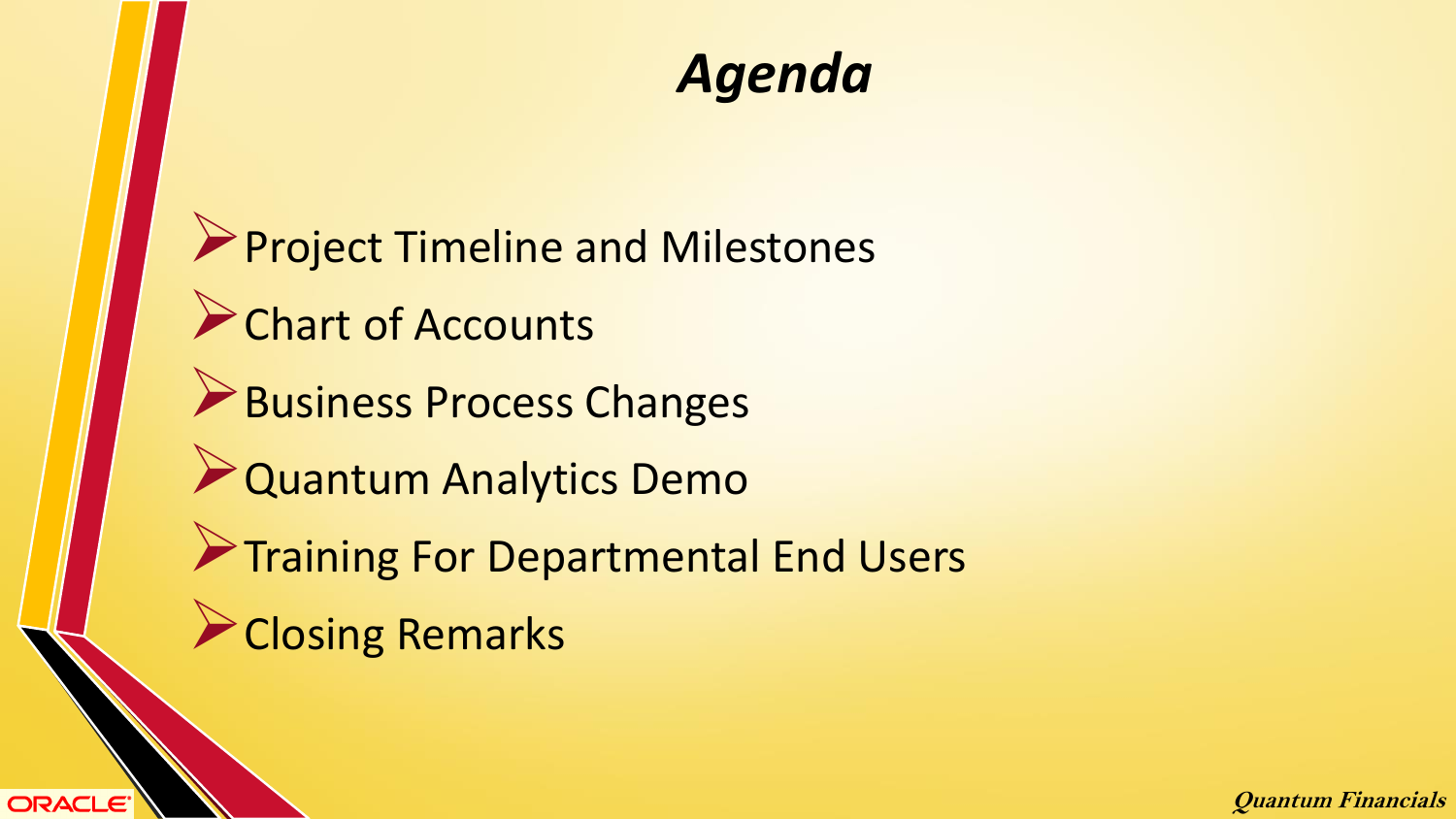## *Project Timeline*

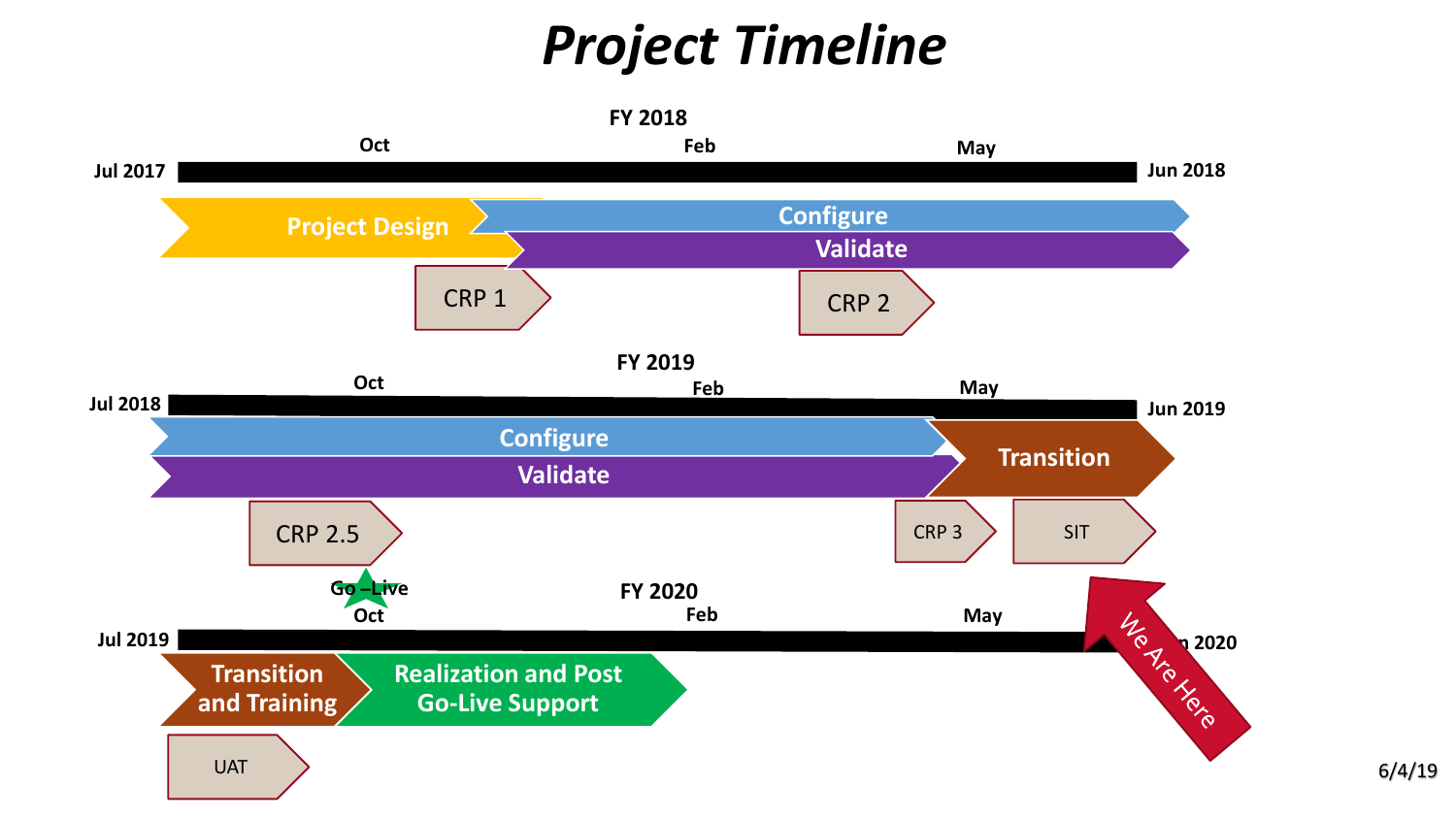### *Chart of Accounts Changes*

- Moving from project centric to hybrid model
- True projects (grants/contracts, capital projects)
	- Have a beginning and ending date
	- May be reported on non-fiscal year basis
	- •Will still have Project ID
- If not a true project
	- Fiscal year basis
	- No project ID

**ORACLE®** 

• SOAPF code replaces today's project ID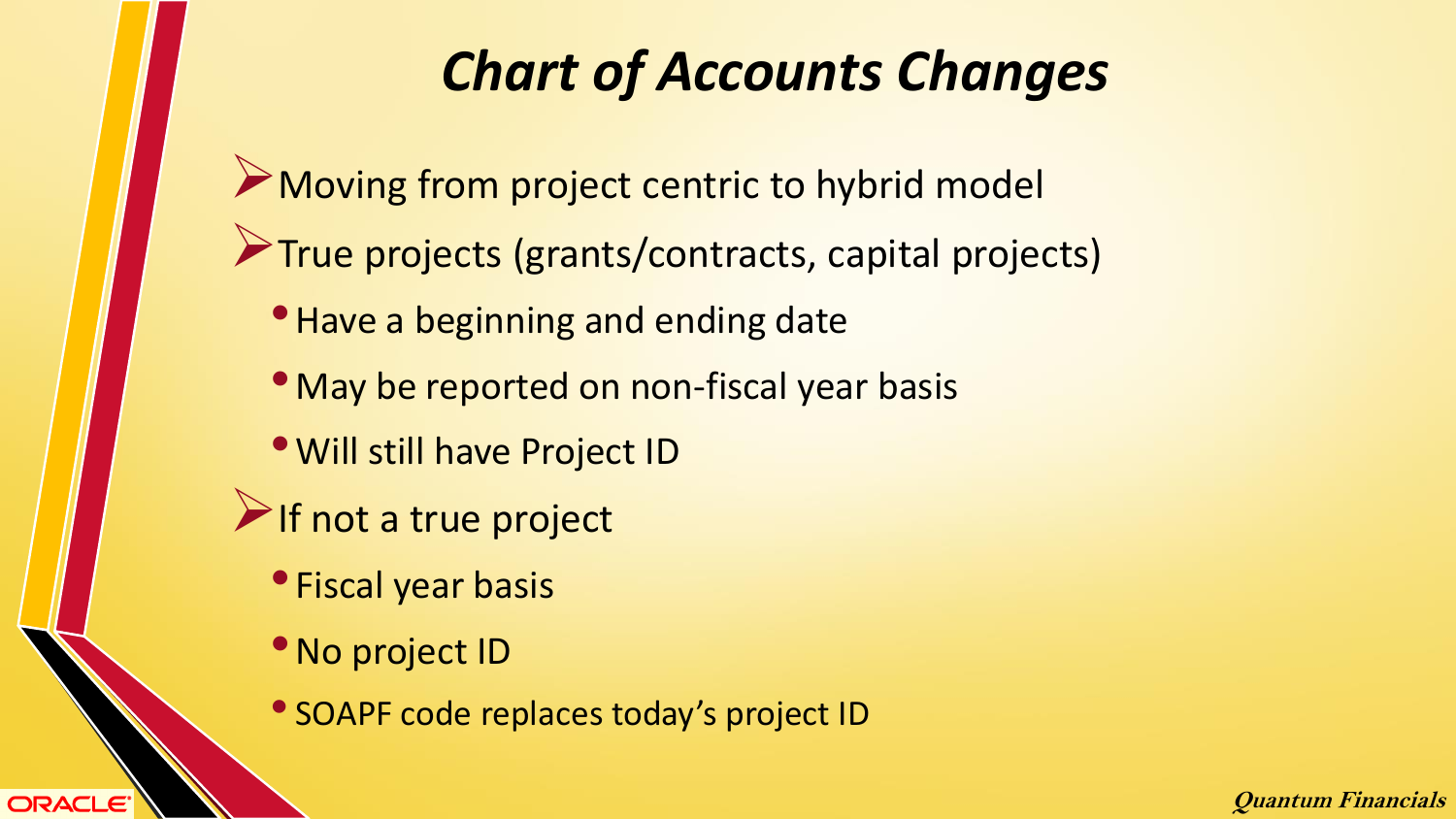# eUMB to Quantum Chart of Accounts

### eUMB Chartstring



#### **SOAPF** replaces eUMB Financials Project ID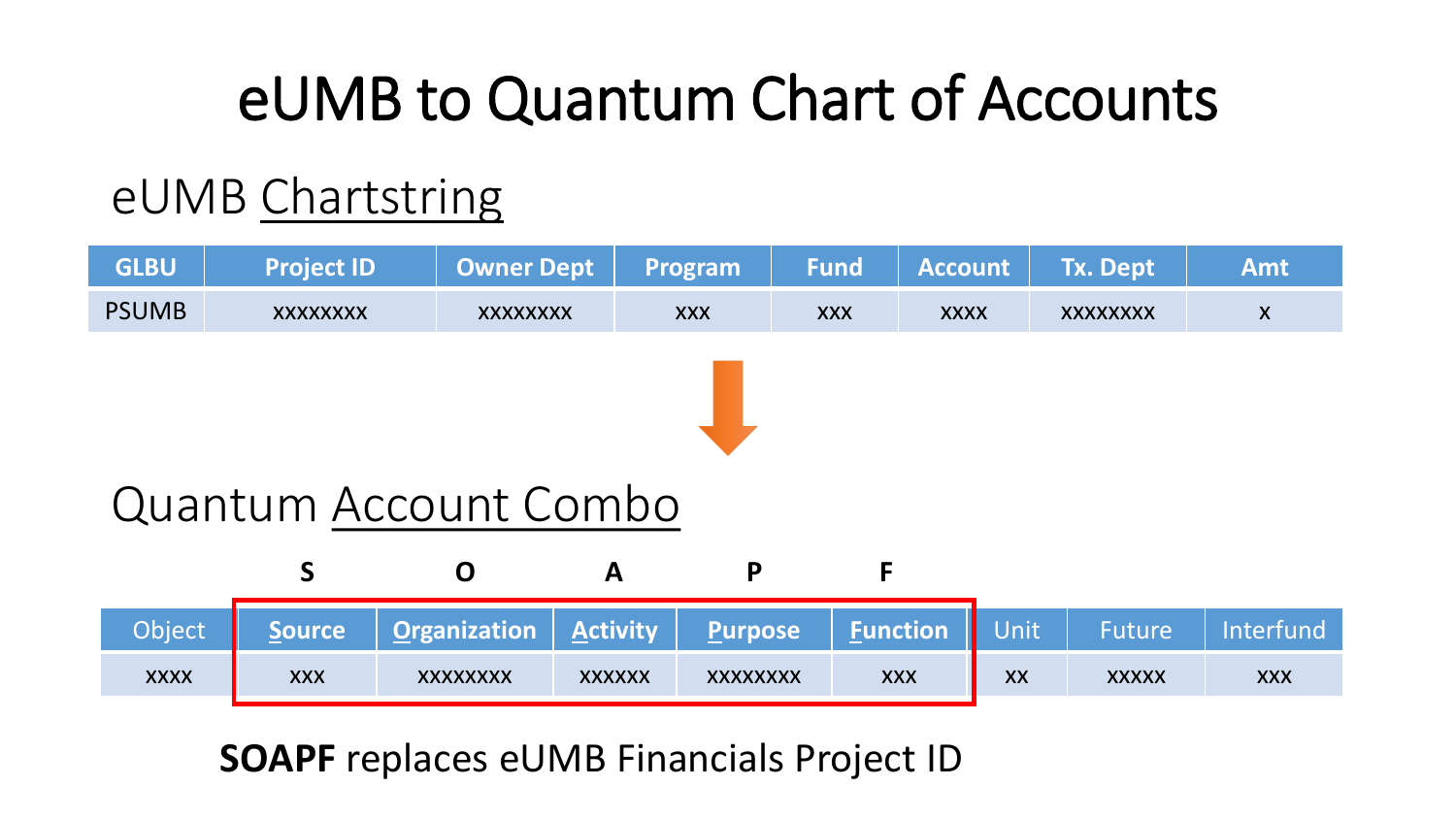### *Chart of Accounts Education Sessions*

 $\triangleright$  Informational session – not training **Prerequisite to Quantum training**  $S$ chedule Wed. June 12<sup>th</sup> - 10 am -12 pm SON 130 Thur. June  $13<sup>th</sup>$  - 2 pm  $-$  4 pm SOL 107 Tue. June 25<sup>th</sup> - 2 pm – 4 pm SOD G205 Thur. June 27<sup>th</sup> - 10 am – 12 pm SOP N103 **Look for sign up in the Elm**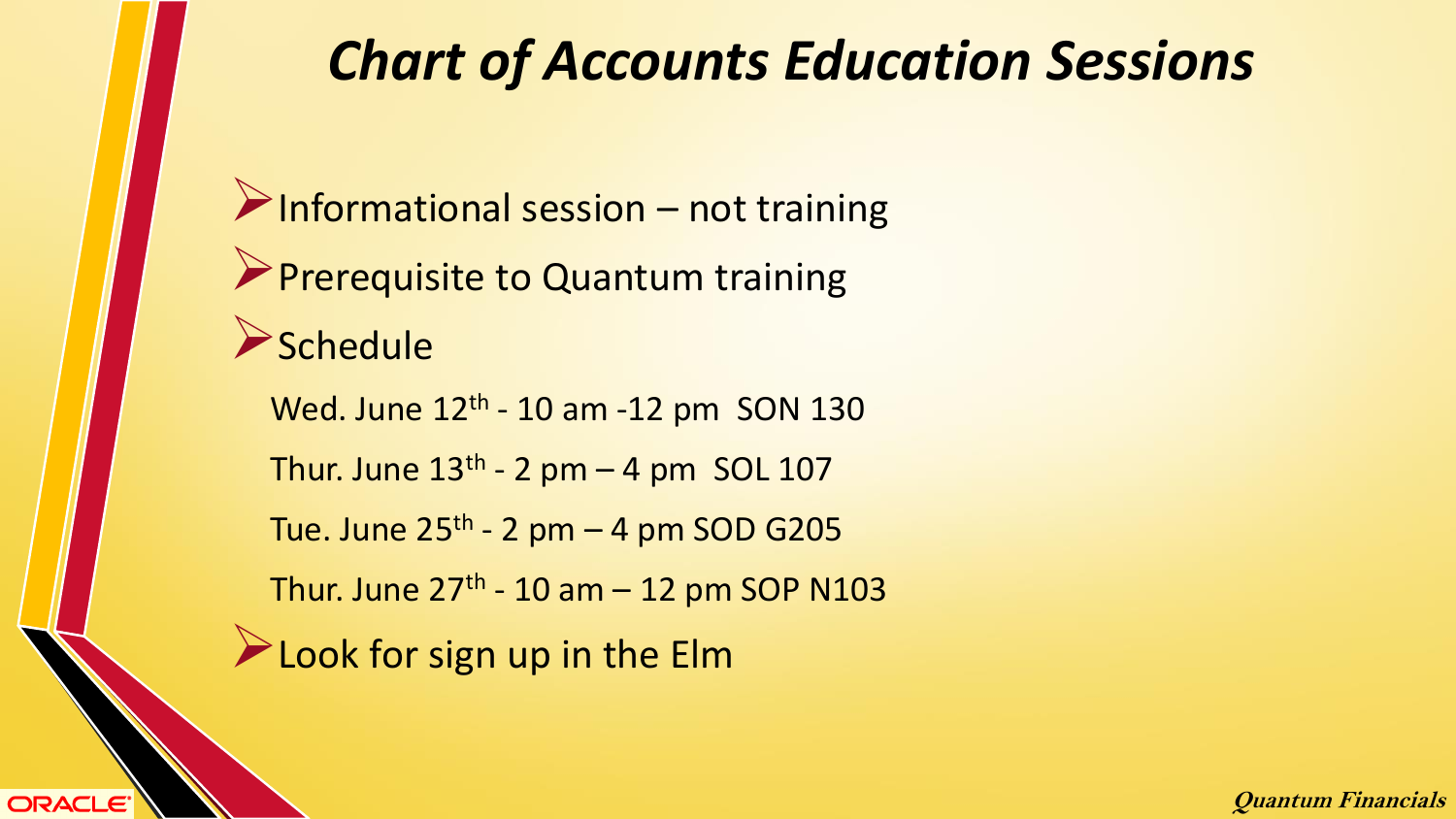

**ORACLE**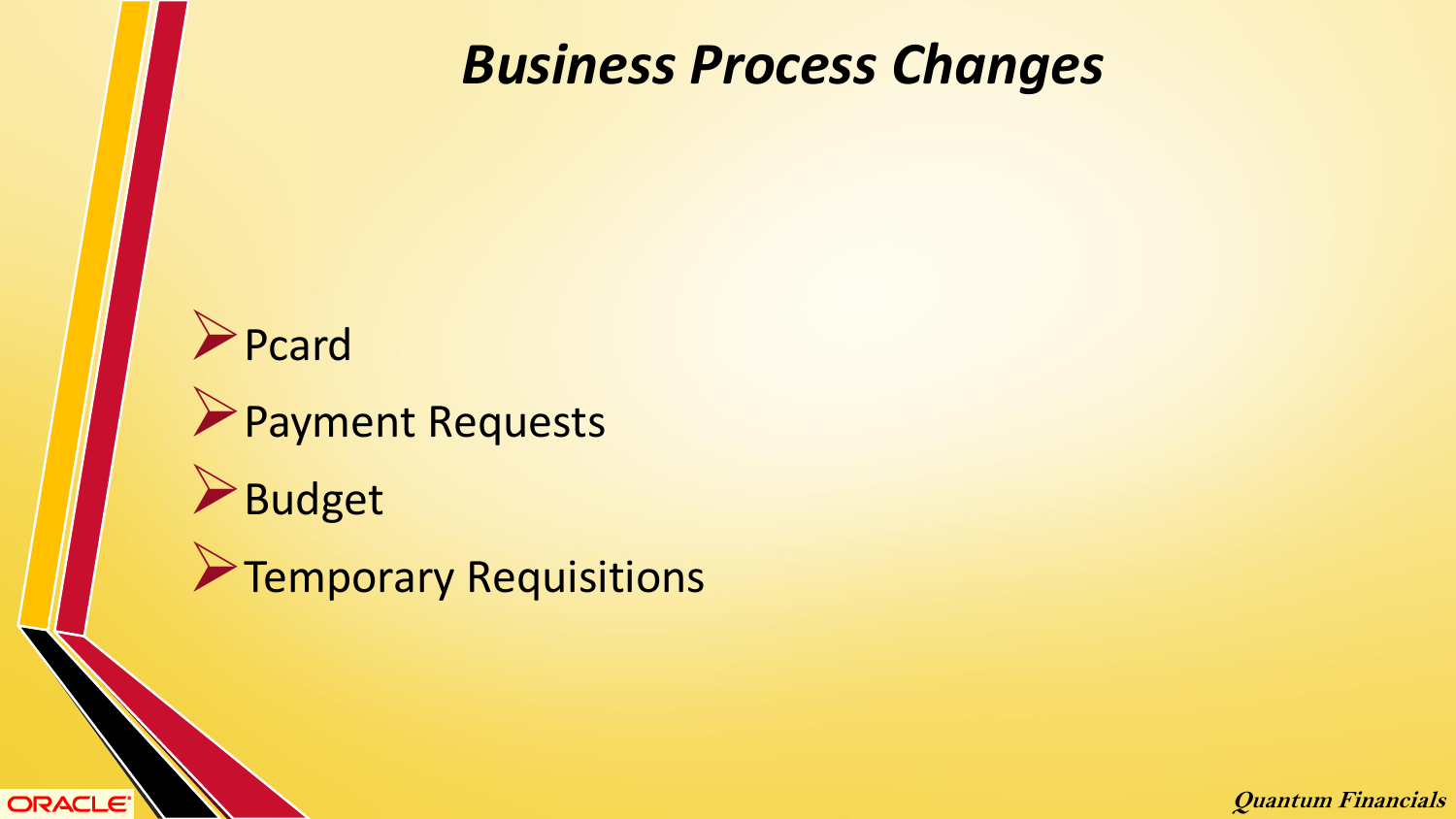#### **PCard**

**ORACLE** 

Default Chartstring will change to default Account Combo

Reallocation will be done via Quantum Expenses – creating expense reports for all expense items (i.e., pcard transactions)

Supporting documentation must be attached for review and approval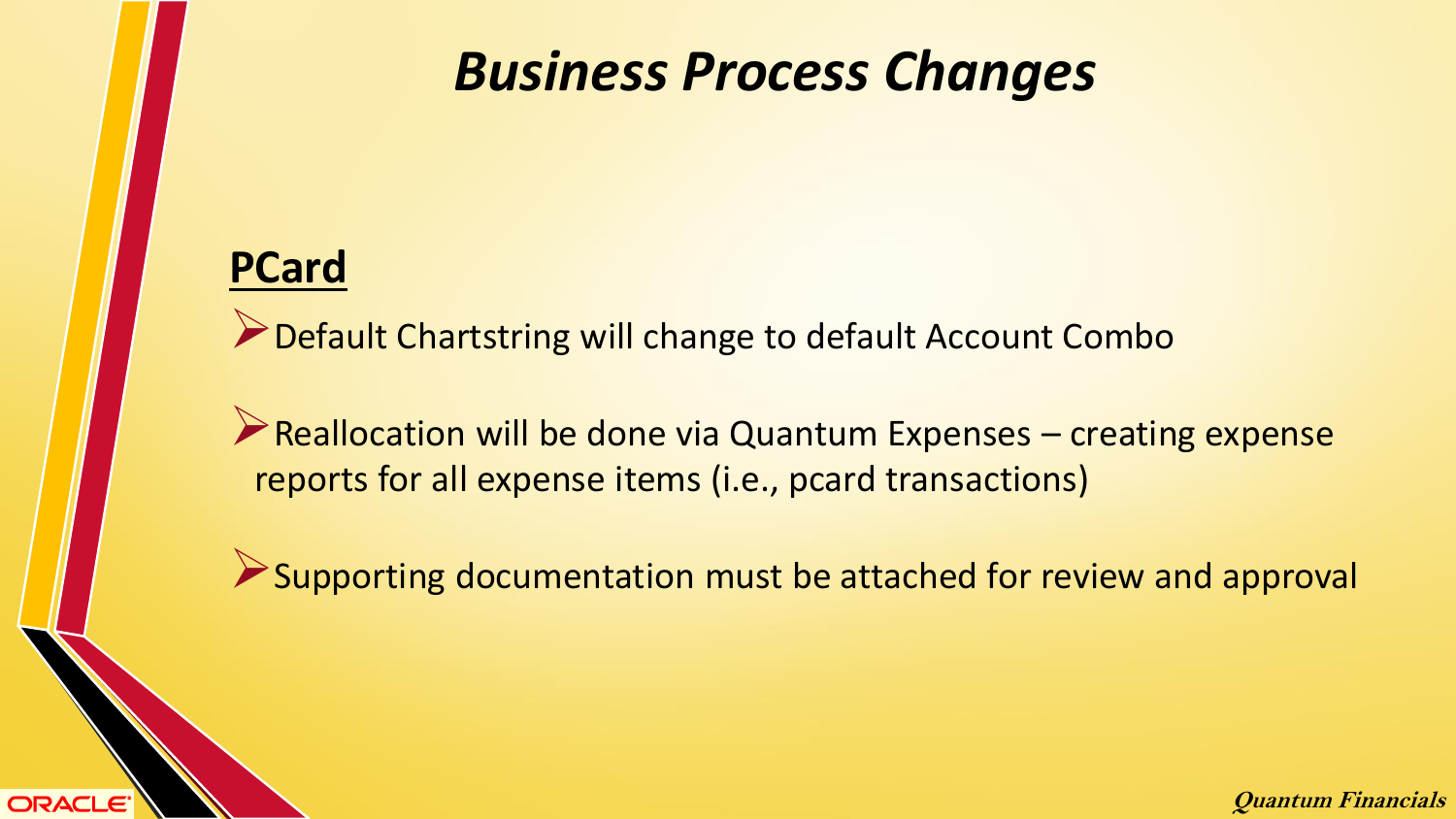#### **Pcard (continued)**

**ORACLE** 

Approval will allow Expense Reports to be processed and reallocated charges to be accounted for and recorded

All items must be added to an expense report - will not be posted to default account combo if not reallocated

Verification reviewer will no longer be needed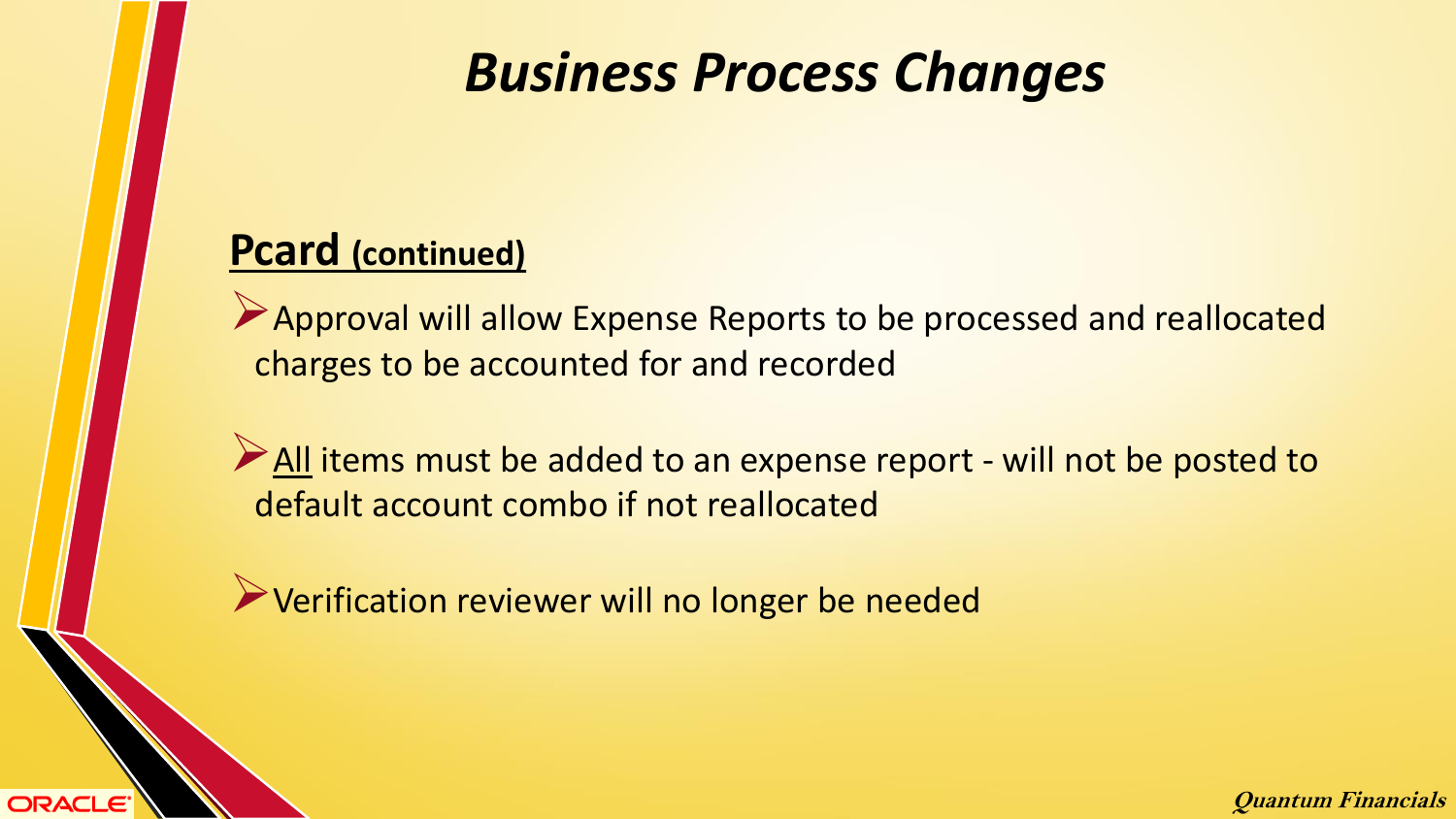

Actions  $\blacktriangledown$ 

#### **Travel and Expenses**

**Expense Items Expense Reports** Overdue **Card Charges**  $\overline{\phantom{a}}$ 

Add to Report ▼ Actions  $\blacktriangledown$ ÷ **Create Report** Sort By Date  $\overline{\mathbf{v}}$ 02/17/2019 Lab Supplies - WA, United States 309.98 USD AMAZON.COM\*MI52B5P11 Card 56 days old 02/15/2019 Medical/Dental Supplies - ID, United States 129.16 USD MWI\*VETERINARYSUPPLY Card 56 days old 02/15/2019 Lab Supplies - MD, United States 1,408.00 USD **RIDGE PRINTING** Card 56 days old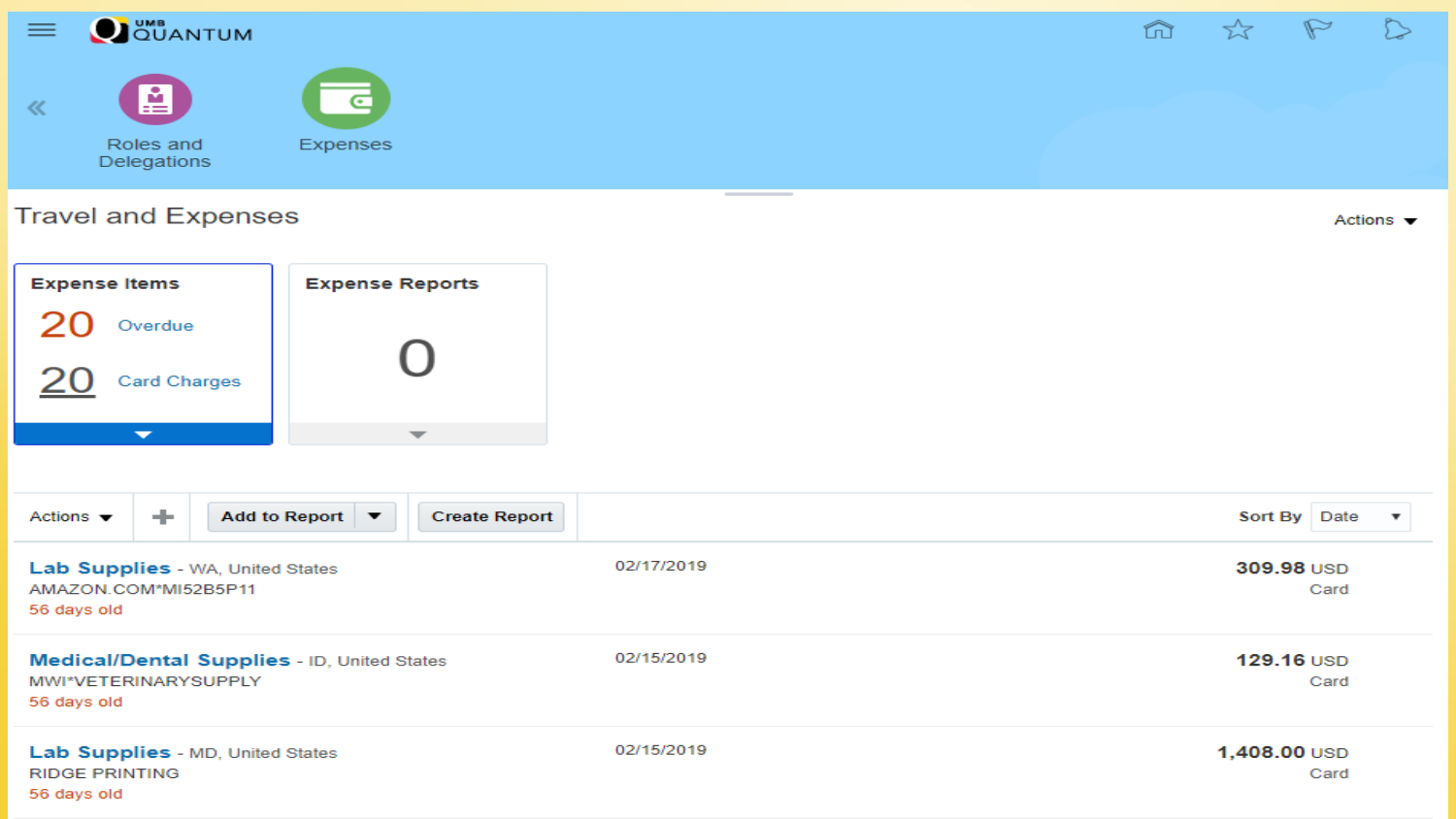### **Payment Requests (formerly PUR02, EZ Pay, Working Fund)**

- **Departments will create the payment request in Quantum Department approval will be via workflow**
- **Original documentation will still need to be sent to Financial** Services – Disbursements (State requirement)
- **Example 2 Current forms will be updated**

**ORACLE** 

**Documentation will be attached in Quantum by Financial** Services - Disbursements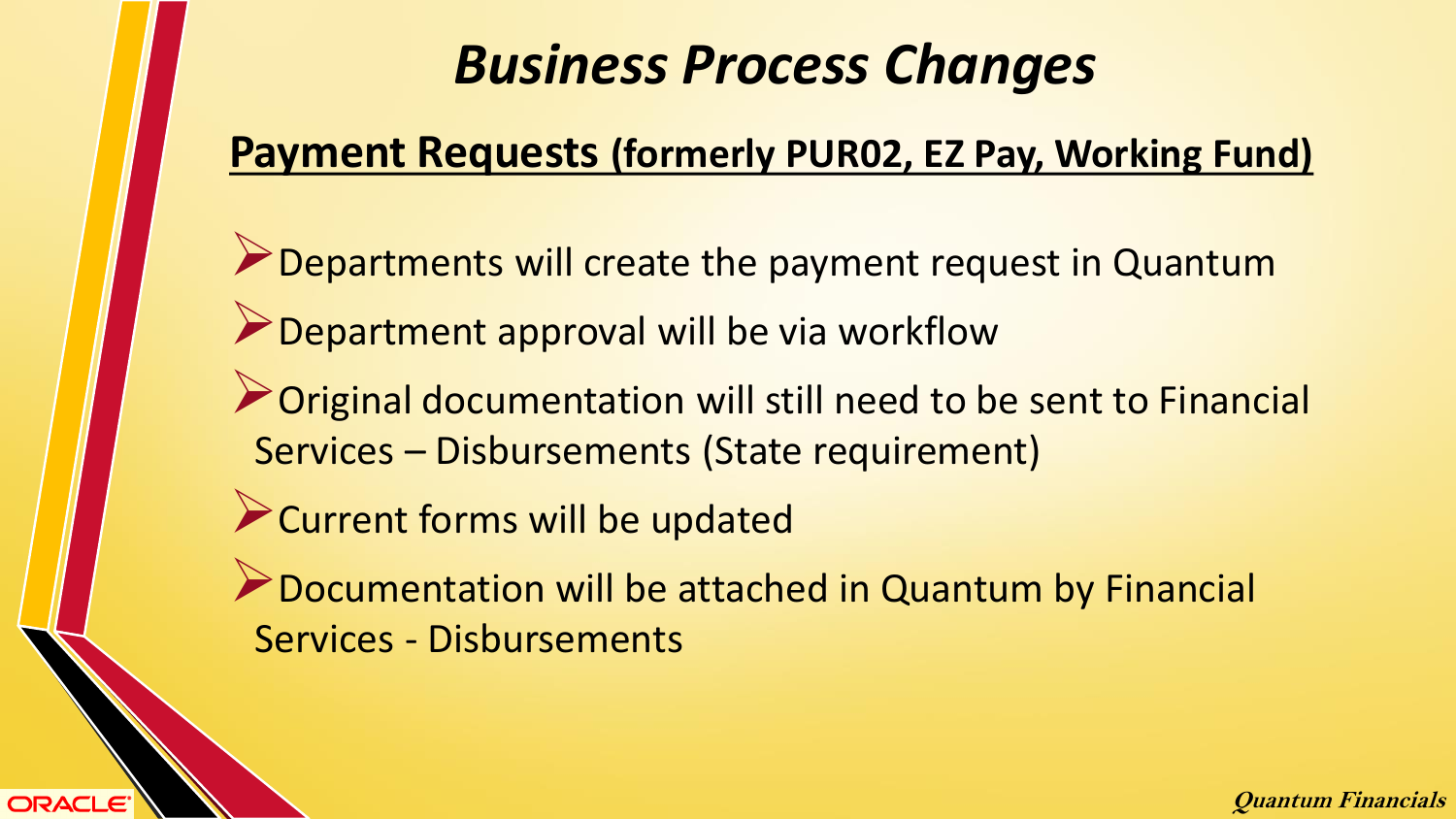#### **Payment Requests (continued)**

- Supplier registration process Departments will initiate for payment requests
- Financial Services Disbursements will approve supplier registration
- **Departments will see more details in Quantum for working** fund, RSTARS, payment requests
- Strategic Sourcing and Acquisition Services will monitor for requests that should be on PO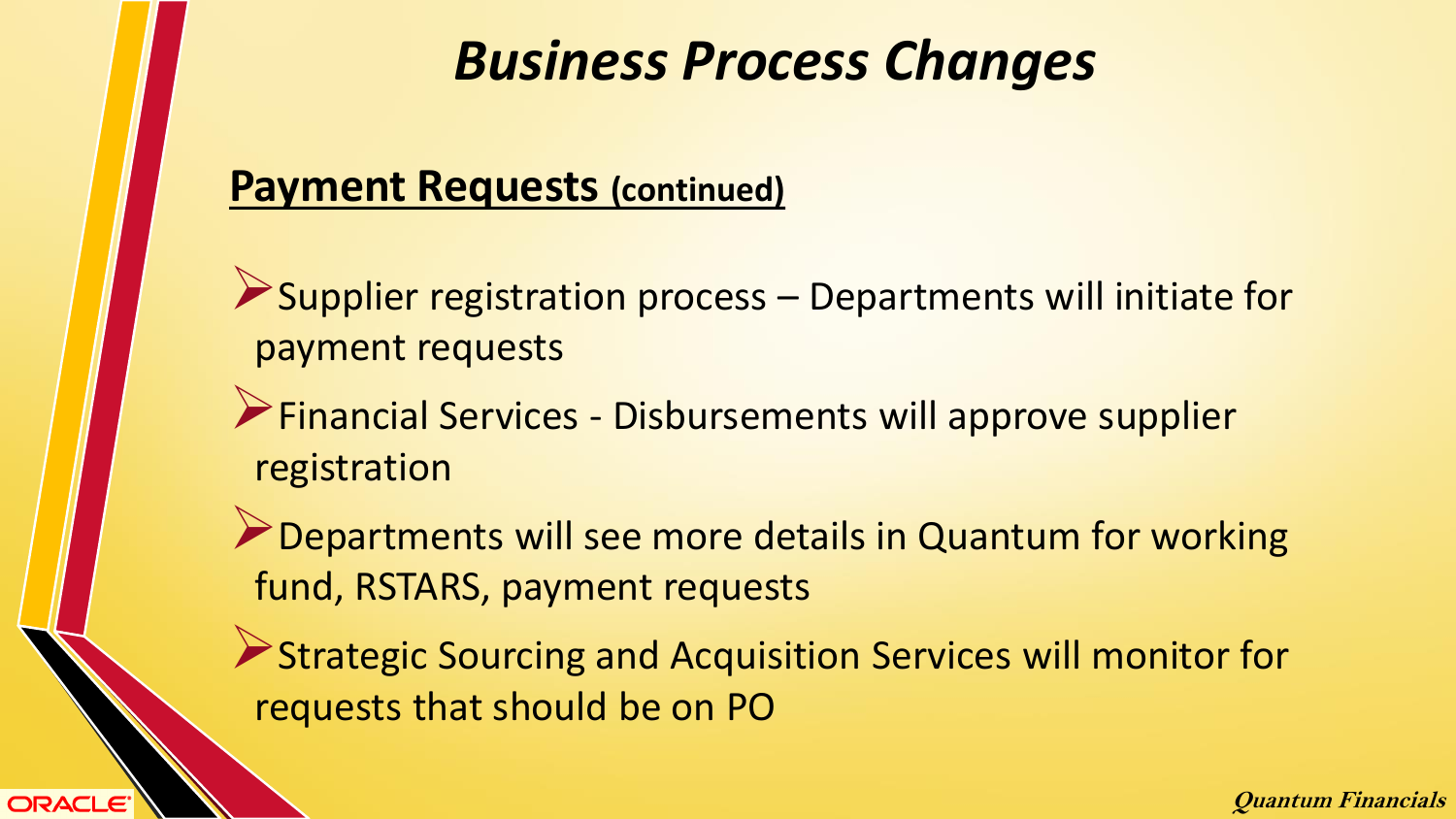**Budget** 

**ORACLE** 

Budget amendments – No more paper copies. Built into Quantum Planning & Budgeting (QPB). Utilizes workflow for routing and approvals.

- All Funds Budgeting Can create revenue and expense budgets across all funding sources
- $\triangleright$  Forecasting Will allow end users to view prior forecasts anytime throughout the year and see how those forecasts are tracking against actuals

**QPB will have online task lists to walk users through budget cycle** steps and link to appropriate forms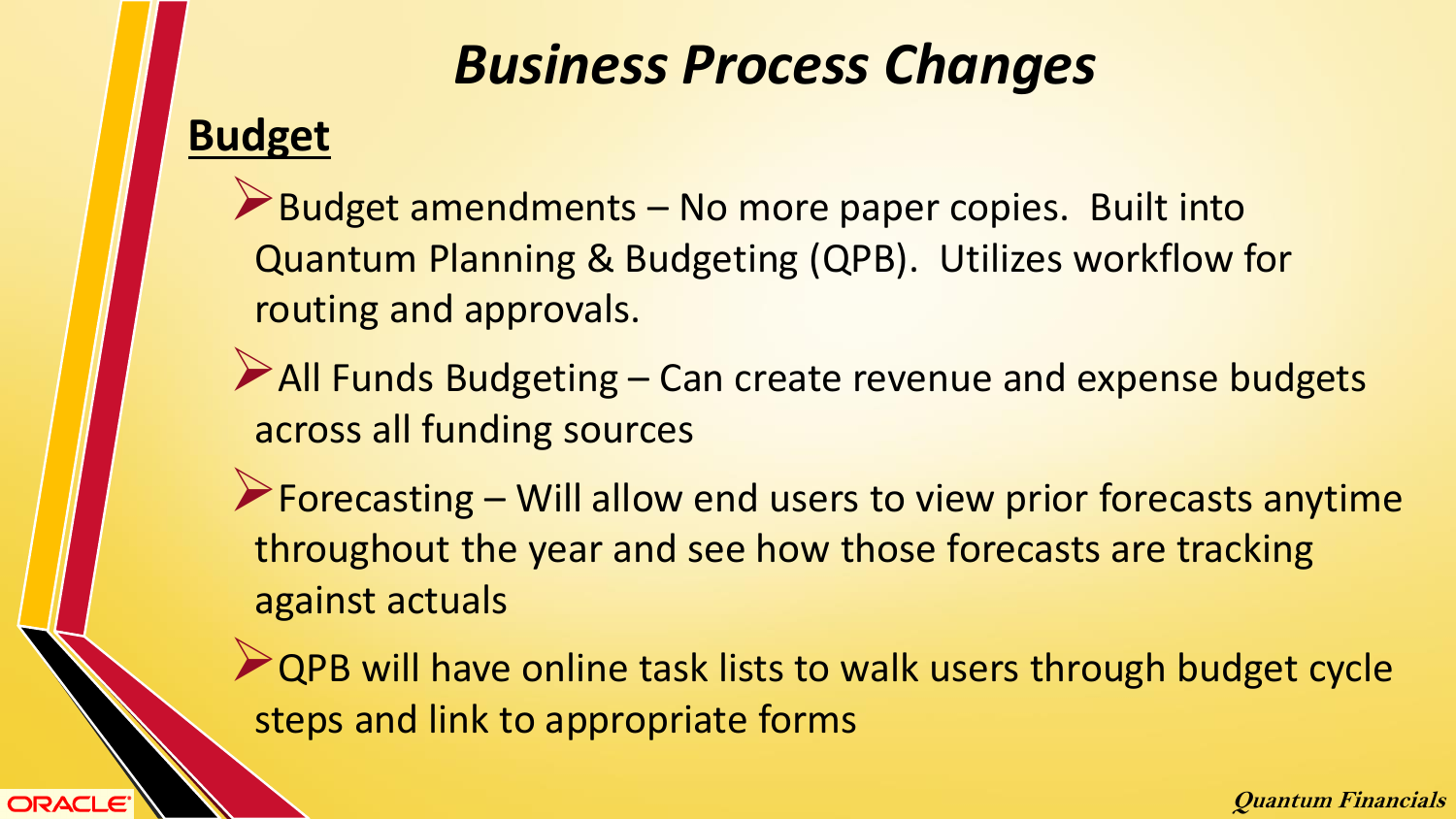#### **Tasks: All Task Lists**

 $\blacktriangledown$  Filter: All  $\mathfrak u$ 

| <b>Name</b>                                                        | <b>Status</b> | <b>Start</b> | End    | <b>Instructions</b>        |
|--------------------------------------------------------------------|---------------|--------------|--------|----------------------------|
| ■ Planner Budget Activity for Employee plantype<br>$\nabla$        |               |              |        |                            |
| <b>Budget Activity for Planners</b><br>$\equiv$<br>$\triangledown$ |               |              |        | $\left(\frac{1}{2}\right)$ |
| <b>EEE</b> Review and Update Employee's Properties and Budget      |               |              |        | 0                          |
| Add and Plan Vacancy                                               |               | 5/31/19      | 6/4/19 | 0                          |
| <b>EXPERIENCE And SHOW THE THE PROPERTY</b><br><b>Billian</b>      |               |              |        | $\left(\text{I}\right)$    |
| <b>EE</b> Review Employee to Finance Budget                        |               |              |        | $\left( 1 \right)$         |

**Contract Contract Contract**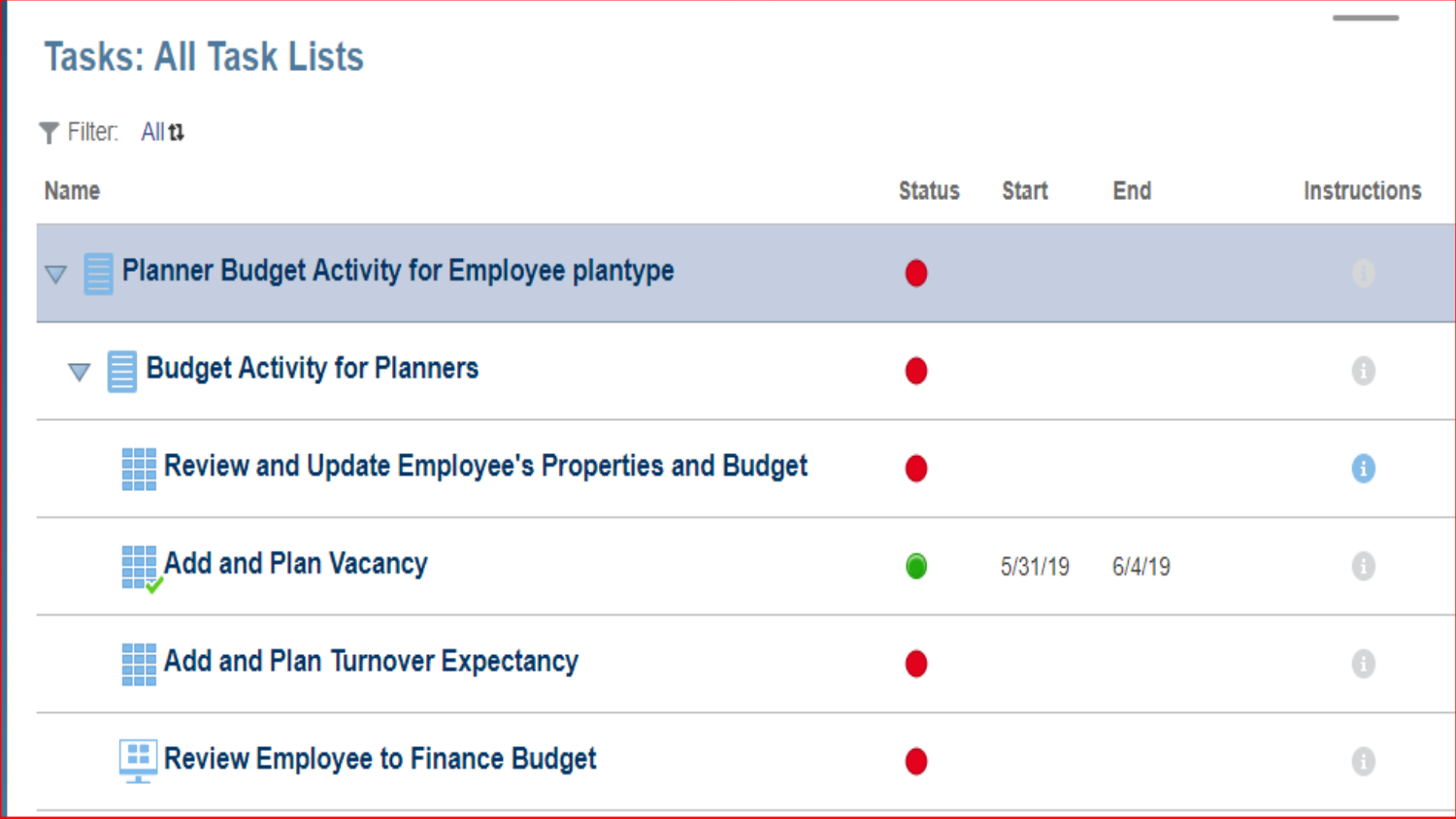### **Instructions**

ıctic

This form allows the Planner to:

1) Update an Employee's FTE, Budgeted Salary for their Employee Dept. Optionally, the Merit and COLA Increase \$ can be updated

2) It will display each Employee's FTE, Budgeted Salary, COLA and Merit \$ and Fringe \$ accounts including the full Quantum Segment.

3) When the form is Saved, the "Calculated Salary and Fringe Expense values will be calculated.

4) Salary Accounts will be automatically smartpush'ed to the Finance cube for the Funding Orgs.

Note1: The COLA and Merit values can be updated, but they may be overwritten by the running of a Business Rule that affects this Org.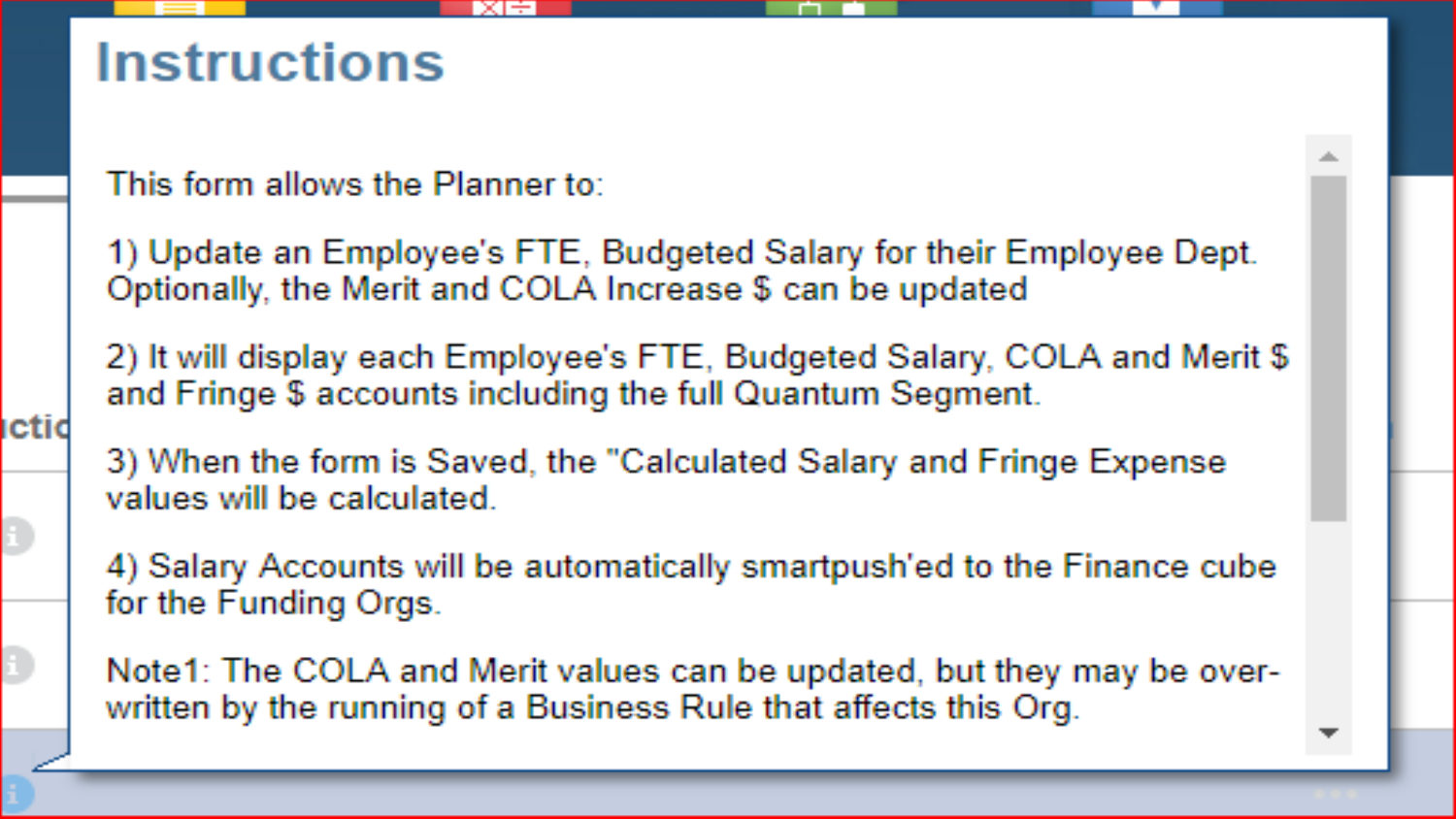#### **Temporary Requisition**

**ORACLE** 

As requested by users To record a future obligation Auto approved – no workflow ANo PO generated

**Needs to be manually canceled**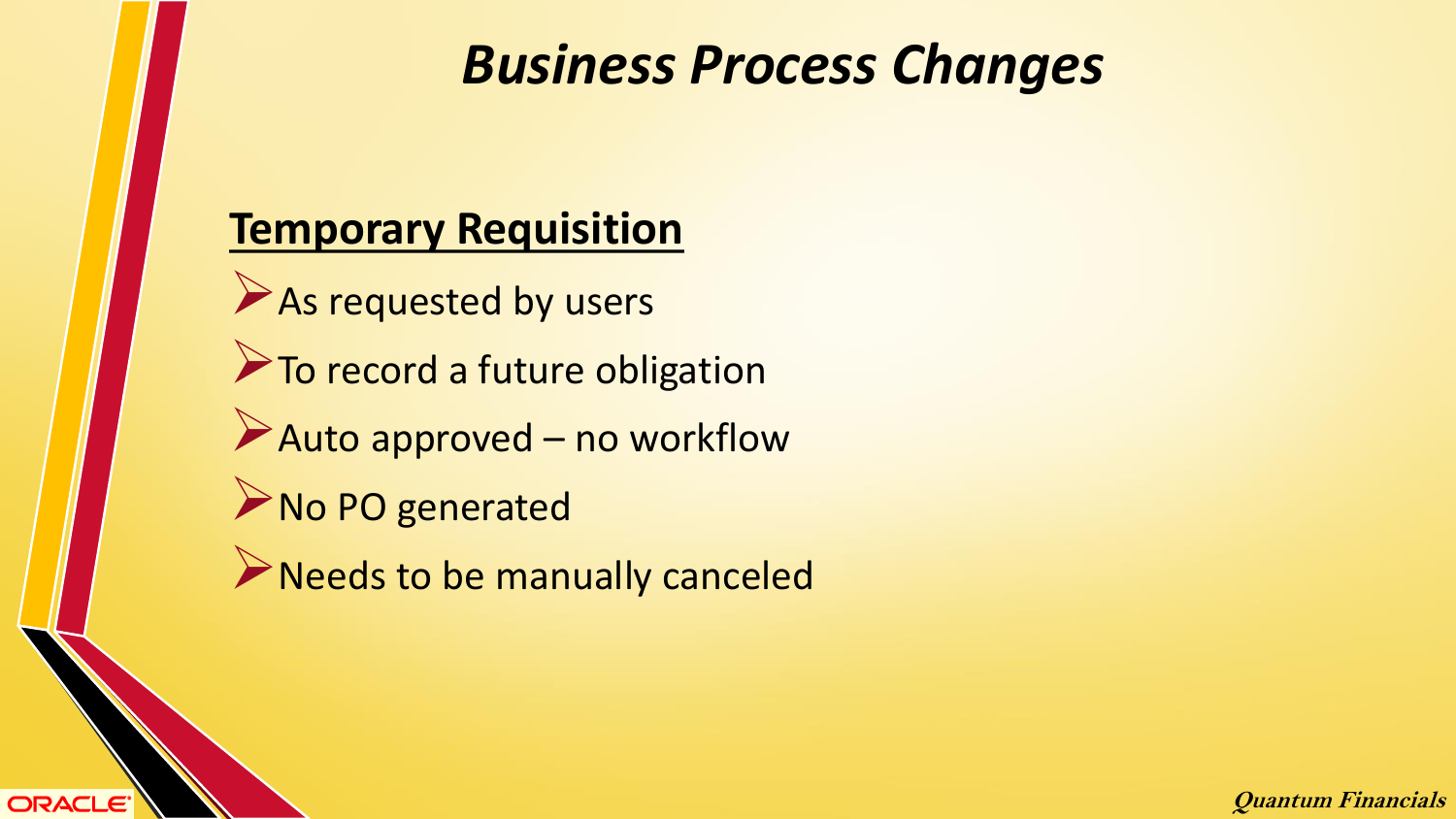# *Quantum Analytics Demo* Lynn McGinley

ORACLE<sup>®</sup>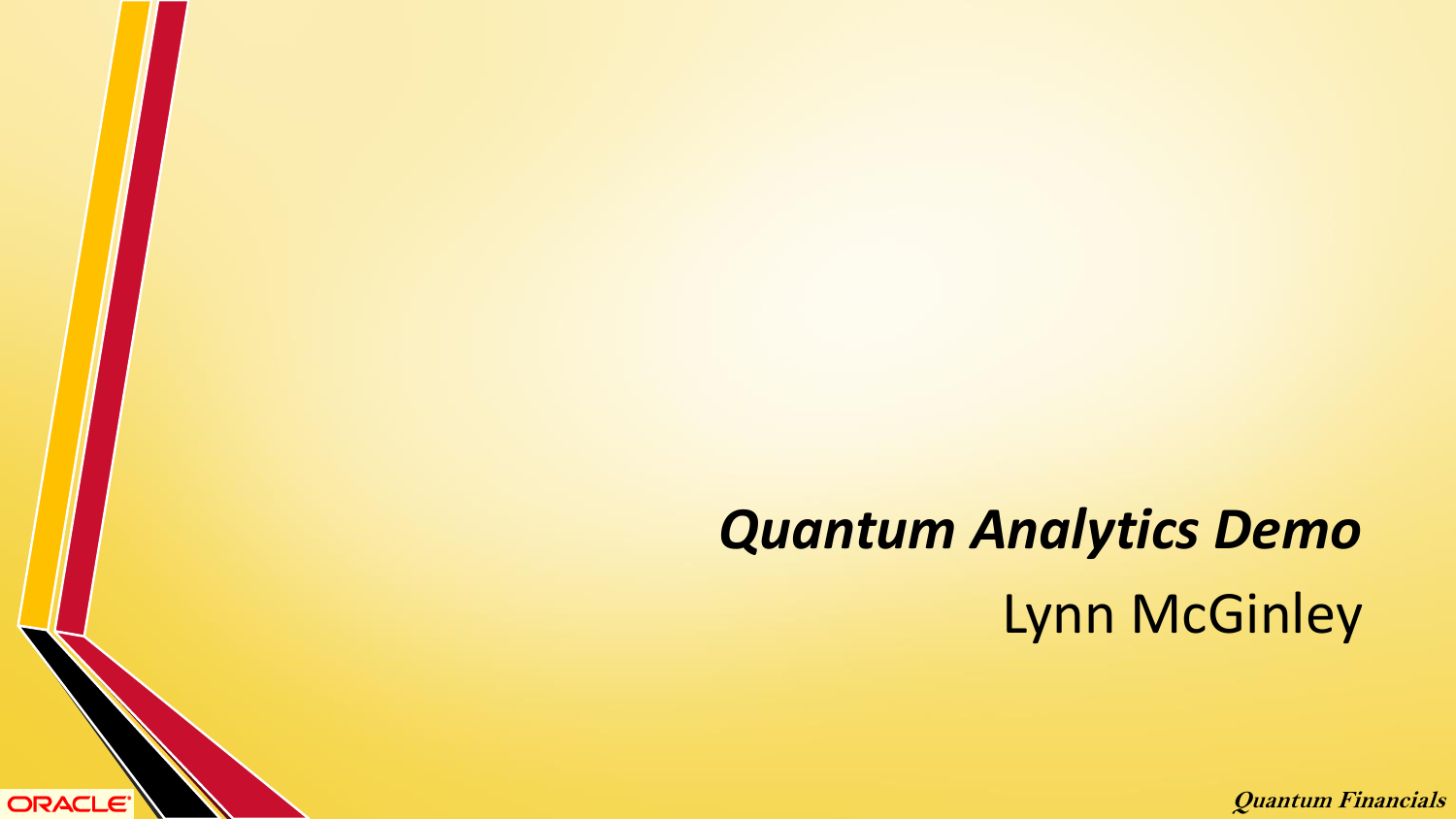### *Training for Departmental End Users*

- Go Live training: mid-August through mid-November Building plans to provide system training for 1500-2000 users **Developing 12 courses related to Quantum roles** Users need to take:
	- Chart of Accounts Overview (pre-requisite)
	- Introduction to Quantum Financials

- The course(s) supporting Quantum role(s) they will request
- Check the Elm/Elm Weekly and Quantum website in mid-July for details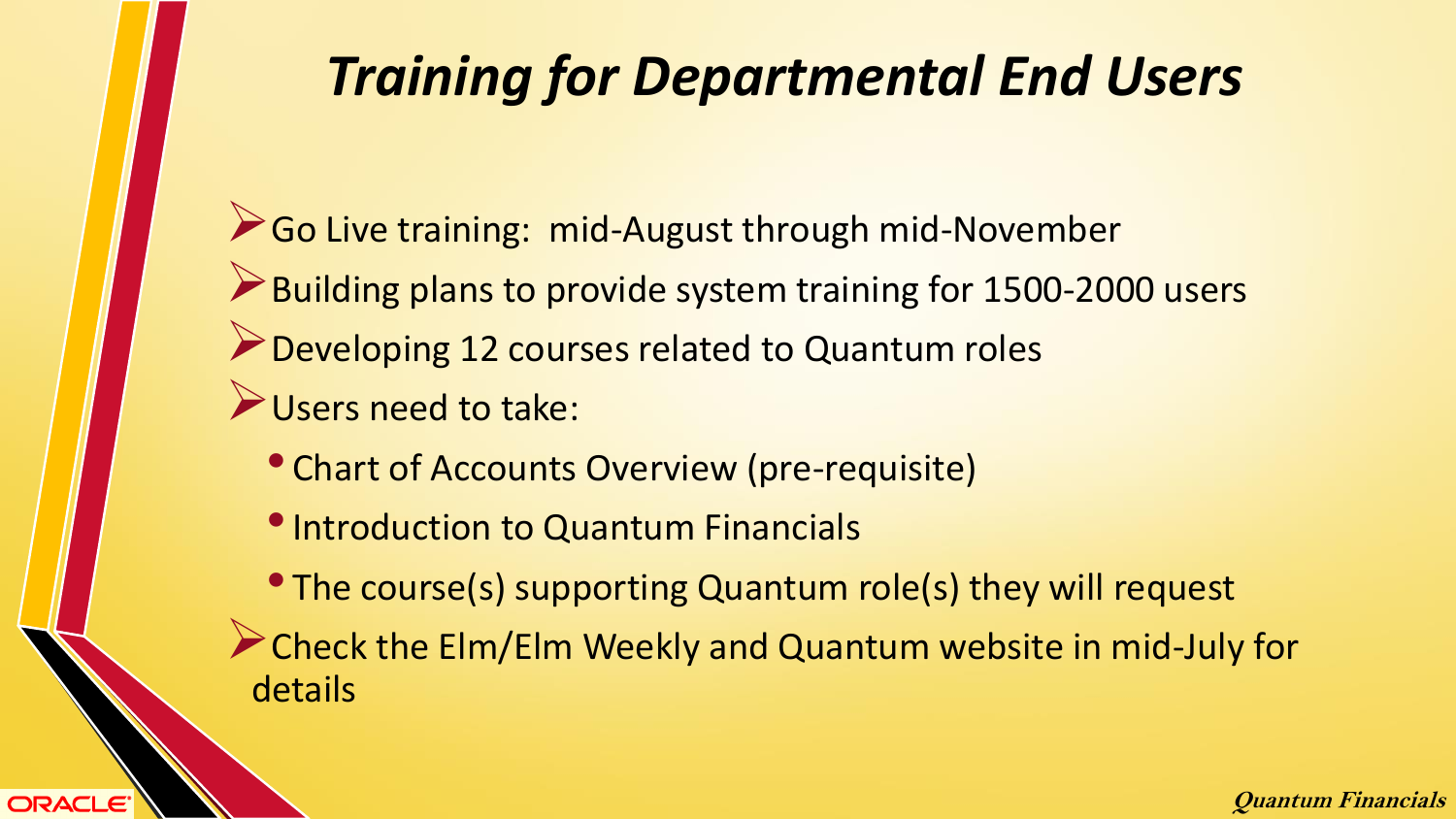## *Training for Departmental End Users*

- Overview of Quantum Chart of Accounts
- **Introduction to Quantum Financials**
- **EXPERIGE & Approving Requisitions/Receiving Orders**
- Reallocating Procurement Card Transactions
- **Using Debit Memos for Accounting Transfers**
- **Using NONPO Invoices for Check Requests**
- **Exercise Customer Billing**
- **U Viewing Your Area's Fixed Assets**
- Viewing Grants

**ORACLE®** 

- **Using Quantum Planning & Budgeting**
- **Using Quantum Analytics**
- **Example 2 Changes to Commitment Accounting Pages in eUMB HRMS**